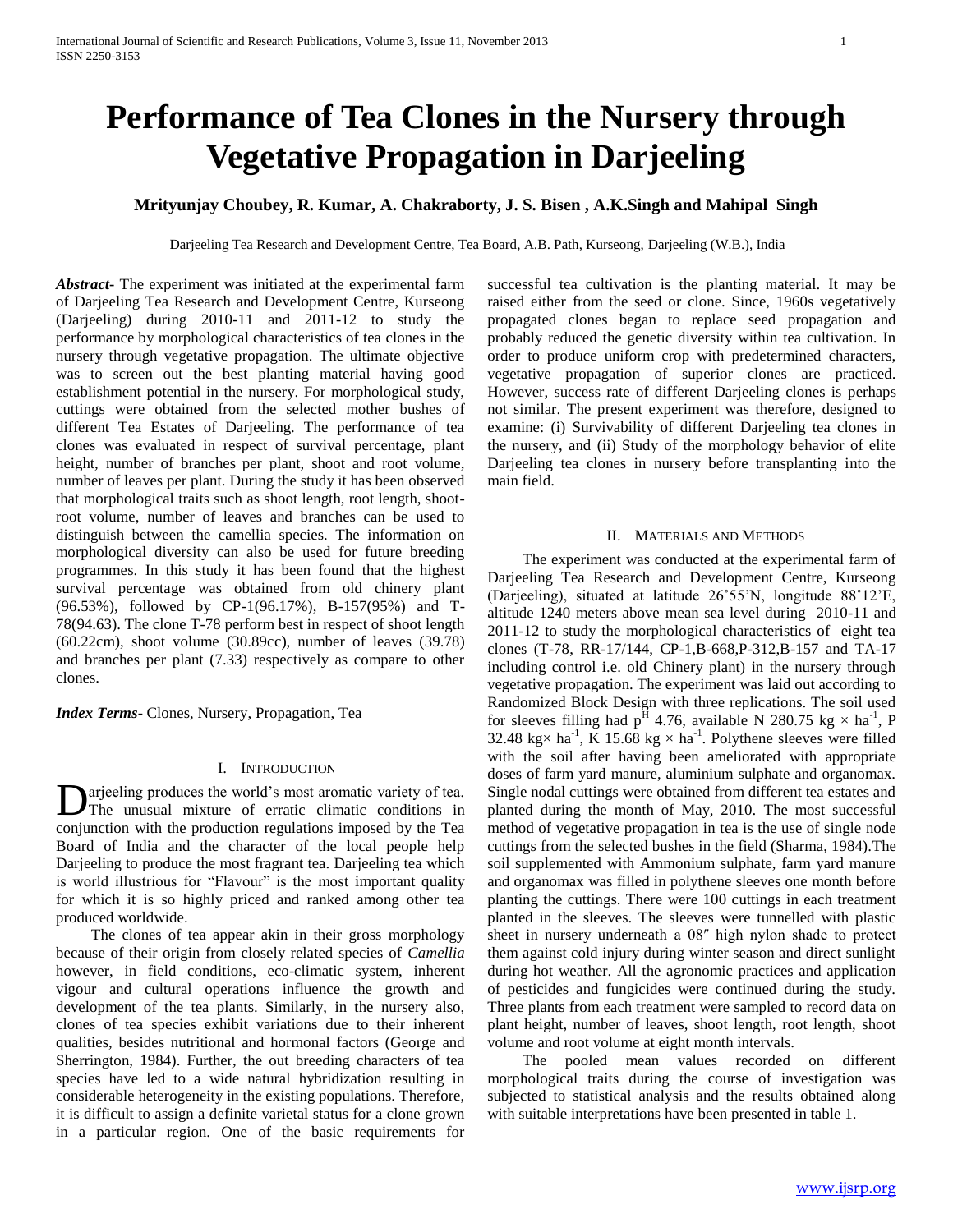## III. RESULTS AND DISCUSSION

 The survival percentages determined in this study varied from 91.67% to 96.53% depending on tea clones set to root (Table 1). The best survival percentages were obtained from the clones *Control* (96.53%) followed by CP-1(96.17%), B-157(95%), T-78(94.63). The success of vegetative propagation depends on the selection of mother bushes with desirable characteristics, which would provide itself to a rapid and easy way of propagation. Studies of morphological characteristics of clones in relation to the components of yield should aid selection efficiency (Squire, 1985) and ultimately reduce the proportion of poor clones involved in the varietal experiments. In order to produce a uniform crop with predetermined characters, vegetative propagation through single node leaf cutting is a reliable and economic method (Hajra, 2001) and ideal selection of good planting material should be possible during the nursery stages to avoid unwanted clones in advanced yield trials.

# *Leaves Plant-1 :*

The eight tea clones differed considerably for leaves plant<sup>-1</sup> which ranged from 15.33 to 39.78. Maximum numbers of leaves (39.78 and 28.22) were recorded for clones T-78 and RR-17/144 respectively. The data revealed that number of leaves had positive genetic correlation with number of branches.

# *Branches Plant-1 :*

Branches plant<sup>-1</sup> plays an important role in increasing the number of compound leaves thereby increases in the conversion of solar energy in to the increased rate of photosynthesis which increases in dry matter per plant and yield. The pooled mean values pertaining to number of branches plant<sup>-1</sup> of clones showed noteworthy difference and ranged from 2.22 to 7.33. Maximum numbers of branches were recorded for T-78 with the highest count of branches of 7.33 and control had low count of branches of 2.22. The size of bush in tea with well established frames has a definite bearing on selection.

## *Root Length:*

 The values presented (Table 1) revealed that the root length was higher at clone B-668 (35.44cm) whereas the lowest in clone TA-17 (19.11cm). Variation in the rooting system in different clones may be due to genetic differences in endogenous auxin content,( Samartin et al, 1986). Besides these endogenous factors, growing environment of the mother bush may also play a role. Scarborough and Kayange , 1974, reported that bigger plants with bigger root system suffered less casualties in the field during vagaries of weather.

#### *Shoot length:*

 Shoot length is an indication of good physiological activity going on plant. It plays a vital role to visualize the metabolic system of the plants by external look. The momentous differences were exhibited among the clones for shoot length, which ranged from 27.44 to 60.22cm. T-78 had taller plants (60.22cm) where as lower height ( 27.44cm) was recorded in clone TA-17.

*Shoot Volume:*

 Differences among the eight clones shoot volume ranged from10.33 to 30.89cc. Maximum shoot volume i.e. 30.89cc was observed for clone T-78.

#### *Root Volume:*

 Analysis of variance showed differences among clones for root volume per plant with a range of 6.33 to 15.67cc. Maximum root volume was observed for T-78 and P-312 with 15.67cc where as RR-17/144 had less root volume of about 6.33cc. According to Kaufmann 1981; Doley 1981, the presence of a vigorous root system with a lower shoot: root ratio is a good indication of drought tolerance.

#### IV. CONCLUSION

 During the study it has been observed that morphological traits such as shoot length, root length, shoot- root volume, number of leaves and branches can be used to distinguish between the camellia species. The information on morphological diversity can also be used for future breeding programmes. In this study it has been found that the clone T-78 perform best in respect of shoot length, number of branches, number of leaves and shoot volume respectively as compare to other clones.

#### **REFERENCES**

- [1] Doley, D. 1981. Tropical and sub-tropical forest and woodlands. In : Kozlowski TT (ed.)
- [2] Water deficit and plant growth, Vol IV, Woody plant communities. Academic Press, London. P<sub>P.</sub>209-329.
- [3] George, E.F. and Sherrington, P.O. 1984. Plant propagation by tissue culture. Hand book and directory of commercial laboratories. Exegetic Limited, London.
- [4] Hajra. N.G. 2001. Mineral nutrition of fertilizer management. Tea **Cultivation**
- [5] Comprehensive Treatise. 338-354.
- [6] Kaufmann, M.R. 1981. Water relations during drought. In: Plaeg LG and Aspinall D (eds.)
- [7] The Physiology and Biochemistry of Drought Resistance in plants. Academic Press, Australia. P<sub>P</sub> 55-70.
- [8] Samartin, A., Vieitez, A.M. and Vieitiz, E. 1986. Rooting of tissue cultured *Camellia.* J. Hort. Sci. 61 : 113-120.
- [9] Scarborough, T.P. and Kayange, C.W. 1974. Annual report of Tea Research Foundation of Central Africa 1973. Mulanji, Malawi. 112<sub>PP.</sub>
- [10] Sharma, V.S. 1984. Vegetative propagation in tea a review. Proceedings of the fifth annual symposium on plantation crop. 1-15.
- [11] Squire, G.R. 1985. Ten years of tea physiology. Tea, 6 : 43-48.

#### AUTHORS

**First Author** – Mrityunjay Choubey, Darjeeling Tea Research and Development Centre, Tea Board, A.B. Path, Kurseong, Darjeeling (W.B.), India

**Second Author** – R. Kumar, Darjeeling Tea Research and Development Centre, Tea Board, A.B. Path, Kurseong, Darjeeling (W.B.), India

**Third Author** – A. Chakraborty, Darjeeling Tea Research and Development Centre, Tea Board, A.B. Path, Kurseong, Darjeeling (W.B.), India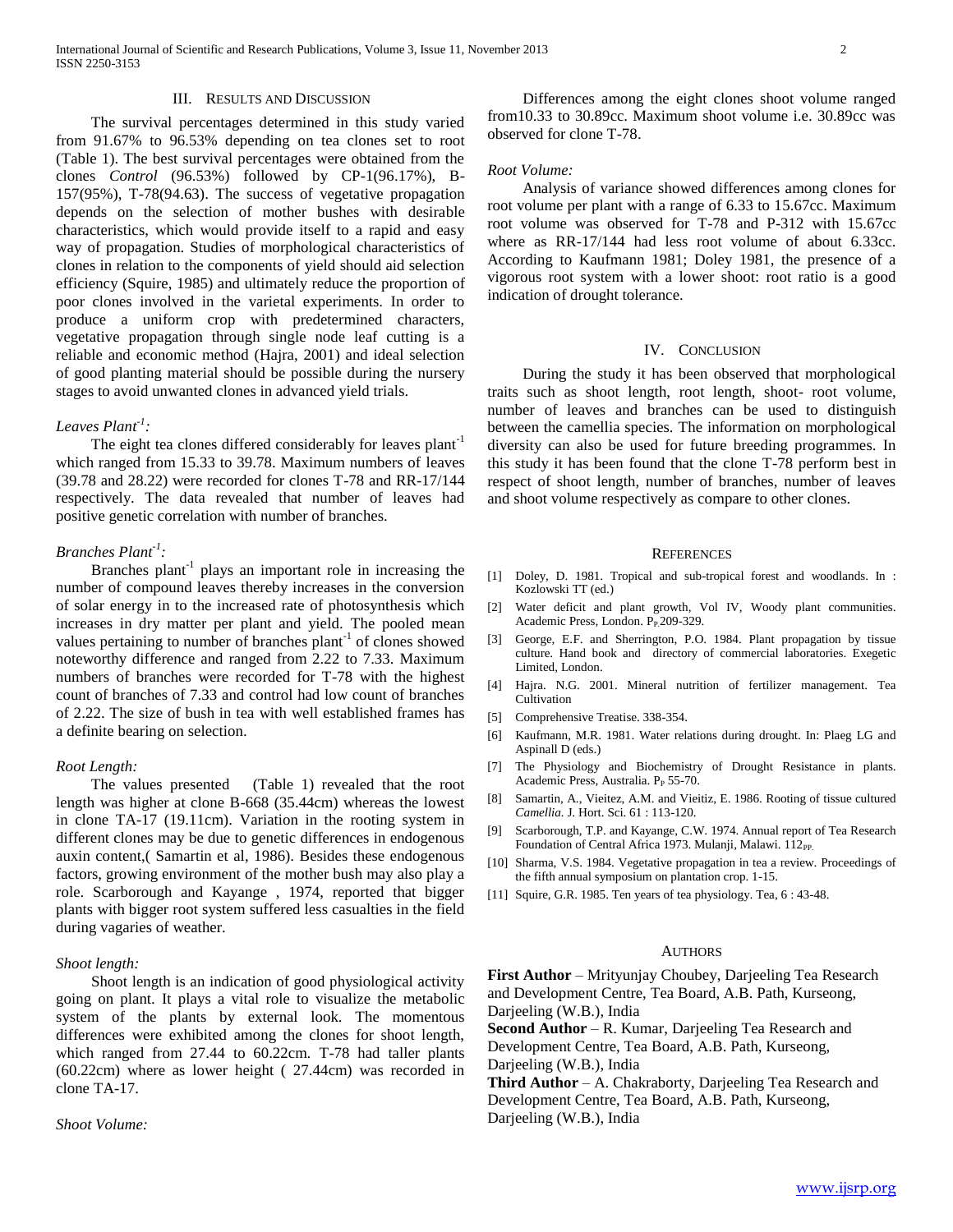**Fourth Author** – J. S. Bisen, Darjeeling Tea Research and Development Centre, Tea Board, A.B. Path, Kurseong, Darjeeling (W.B.), India **Fifth Author** – A.K.Singh, Darjeeling Tea Research and Development Centre, Tea Board, A.B. Path, Kurseong, Darjeeling (W.B.), India **Sixth Author** – Mahipal Singh, Darjeeling Tea Research and Development Centre, Tea Board, A.B. Path, Kurseong, Darjeeling (W.B.), India

**Corresponding Author:** e-mail: choubeytearboard78@gmail.com